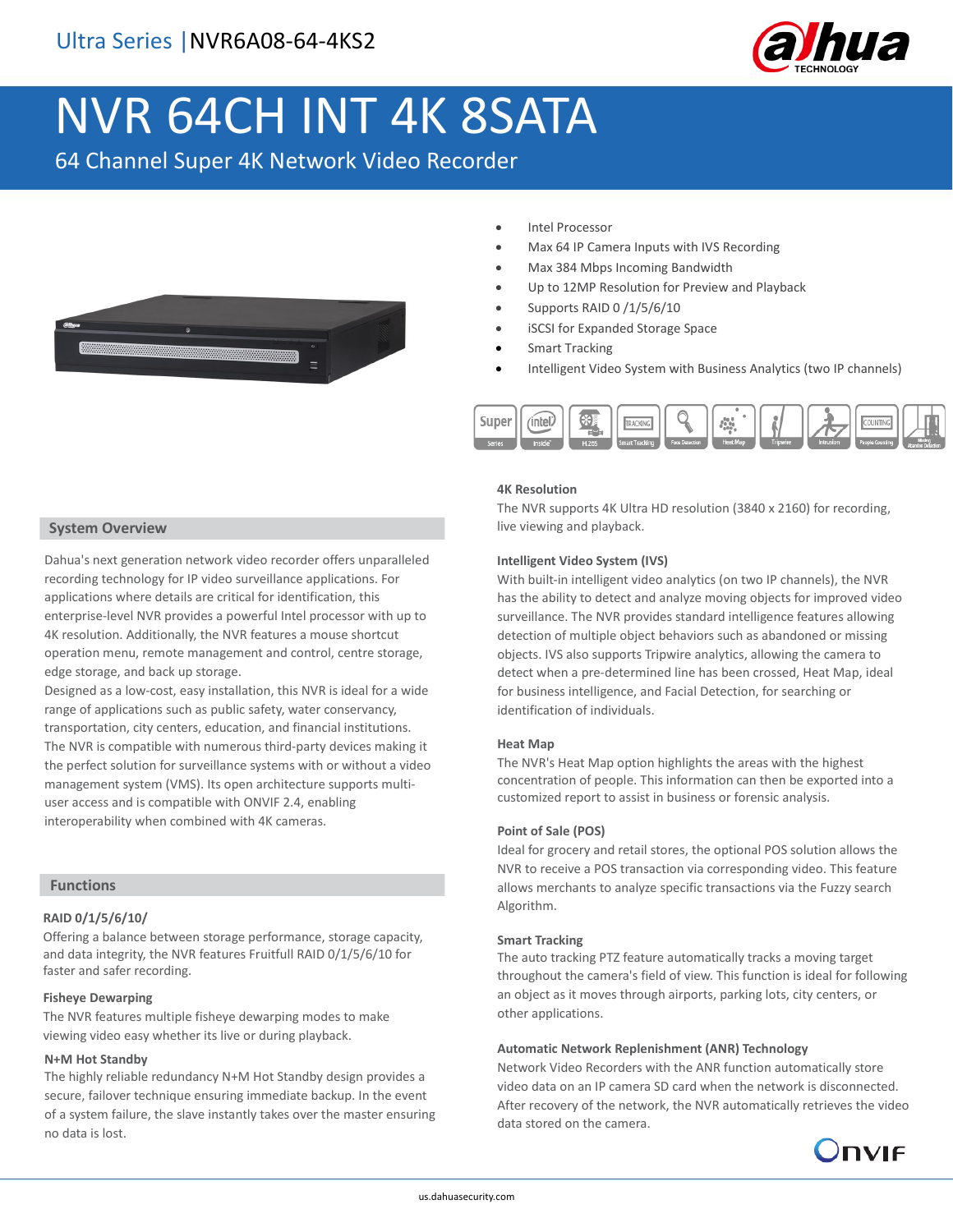#### **Technical Specification**

#### **System**

| Main Processor                     | Intel Quad-core Processor                                                                                                                                                                                                    |  |
|------------------------------------|------------------------------------------------------------------------------------------------------------------------------------------------------------------------------------------------------------------------------|--|
| <b>Operating System</b>            | Embedded LINUX                                                                                                                                                                                                               |  |
| <b>Display</b>                     |                                                                                                                                                                                                                              |  |
| Interface                          | 2 HDMI (up to 3840 x 2160, Different Source),<br>1 VGA                                                                                                                                                                       |  |
| <b>Native Output</b><br>Resolution | $3840 \times 2160$ , $1920 \times 1080$ , $1280 \times 1024$ ,<br>1280 × 720, 1024 × 768                                                                                                                                     |  |
| Maximum Decoding                   | 4ch @12MP 20fps<br>4ch @8MP 30fps<br>8ch @8MP 15fps<br>5ch @6MP 30fps<br>6ch @5MP 30fps<br>8ch @5MP 25fps<br>8ch@ 4MP 30fps<br>9ch @4MP 20fps<br>12ch @3MP 25fps<br>8ch@1080p 60 fps<br>16ch @1080p 30fps<br>25ch@720p 30fps |  |
| Multi-screen<br>Display            | 1st Screen: 1/4/8/9/16/25/36<br>2nd Screen: 1/4/8/9/16                                                                                                                                                                       |  |
| OSD                                | Camera title, Time, Video loss, Camera lock,<br>Motion detection, Recording                                                                                                                                                  |  |

#### **Video Detection and Alarm**

| <b>Trigger Events</b>         | Recording, PTZ, Tour, Alarm Out, Video Push,<br>Email, FTP, Snapshot, Buzzer and Screen Tips |
|-------------------------------|----------------------------------------------------------------------------------------------|
| Video Detection               | Motion Detection, MD Zones: 396 (22 $\times$ 18),<br>Video Loss and Camera Blank             |
| Alarm input                   | 16 Channel, Low Level Effective, Green Terminal<br>Interface                                 |
| <b>Relay Output</b>           | 8 Channel, NO/NC Programmable, Green Termina<br>Interface                                    |
| <b>Tracking Trigger Event</b> | Targeting, Zoom, Tracking, Recording, Snapshot,<br>Alarm, etc.                               |

#### **Playback and Backup**

| Playback                 | 128 Mbps in Raid 5 Mode<br>64 Mbps in single HDD Mode                                                                                                                          |
|--------------------------|--------------------------------------------------------------------------------------------------------------------------------------------------------------------------------|
| Search Mode              | Time /Date, Alarm, MD and Exact Search (accurate<br>tosecond)                                                                                                                  |
| <b>Playback Function</b> | Play, Pause, Stop, Rewind, Fast play, Slow Play,<br>Next File, Previous File, Next Camera, Previous<br>Camera, Full Screen, Repeat, Shuffle, Backup<br>Selection, Digital Zoom |
| Backup Mode              | USB Device/Network/Internal SATA burner/eSATA<br>Device                                                                                                                        |
| <b>Storage</b>           |                                                                                                                                                                                |
| <b>Internal HDD</b>      | 8 SATA III Ports, Up to 8 TB per HDD                                                                                                                                           |
| <b>HDD Mode</b>          | Single, Raid 0/1/5/6/10<br>(Supports Global HDD Hot-spare)<br>Enterprise-level HDD Recommended                                                                                 |
| eSATA                    | 1 eSATA Port                                                                                                                                                                   |

#### **Auxiliary Interface** Front Cover Support Hot-swap USB 4 USB Ports (2 USB 2.0 , 2 USB 3.0 ) RS232 1 Port, for PC Communication and Keyboard RS485 1 Port, for PTZ Control Third-party Support Dahua, Arecont Vision, AXIS, Bosch, Brickcom, Canon, CP Plus, Dynacolor, Honeywell, Panaso Pelco, Samsung, Sanyo, Sony, Videotec, Vivote and more **Audio and Video** IP Camera Input 64 Channel Two-way Talk 1 Channel Input, 1 Channel Output, RCA **Recording** Compression H.265/H.264/MJPEG Supported IP Camera Resolution 12 MP, 8 MP, 6 MP, 5 MP, 4 MP, 3 MP, 1080p, 1.3 MP, 720p Maximum Incoming **Bandwidth 384 Mbps** Bit Rate 1 Kbps to 20 Mbps per Channel Record Mode Manual, Schedule (Regular, Continuous), MD (Video detection: Motion Detection, Camera Blank, Video Loss), Alarm, Stop Record Interval 1 to 120 min (default: 60 min), Pre-record: 1 to 30 sec, Post-record: 10 to 300 sec **Network** Ethernet 2 RJ-45 Ports (10/100/1000Mbps) Network Function HTTP, TCP/IP, IPv4/IPv6, UPnP, RTSP, UDP, SMTI NTP, DHCP, DNS, IP Filter, PPPoE,DDNS, FTP, Alarm Server, IP Search (Support Dahua IP camera, DVR, NVS, etc.) Max. User Access 128 users Smart Phone iPhone, iPad, Android Interoperability ONVIF 2.4, CGI Conformant **Electrical** Power Supply 110 to 240 VAC, 50/60 Hz Power Consumption < 20 W, without HDD

## **Environmental**

| <b>Operating Conditions</b> | -10°C to +55°C (+14°F to +131°F), 86 to 106 kp |
|-----------------------------|------------------------------------------------|
| <b>Storage Conditions</b>   | -20°C to +70°C (-4°F to +158°F), 0 to 90% RH   |